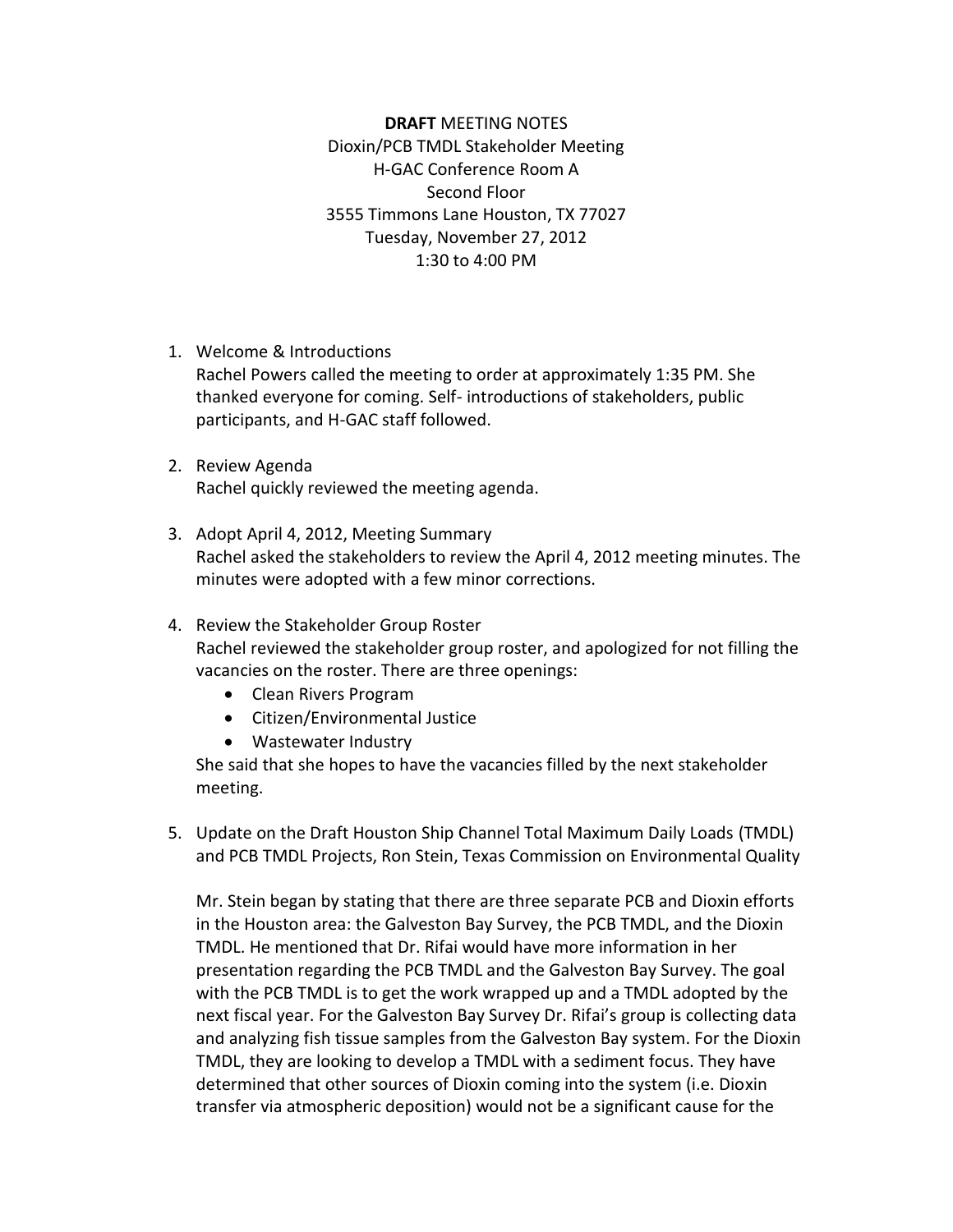Dioxin problem. TCEQ has determined that going after these other sources of Dioxin would not be the best use of resources. Currently, the Dioxin TMDL is going through internal review. The TCEQ is reviewing dredging permits and is holding executive management briefings.

Q: Regarding the Dioxin TMDL, it seems like I've heard the same thing for the past few years, i.e. internal review, etc. What is the process for getting this document out?

A: This is a difficult problem because the Dioxin is in the sediment. There is not a clear regulatory program that can address this issue. It is not a clear TMDL problem because it cannot be solved by reducing loads. We do not have a sample density or a clear prediction. All I can say is that we are making progress.

Q: If there are problems internally, how are they handled? Are there any thoughts of asking the legislature to make recommendations and assist the TCEQ with this problem?

A: The TCEQ is prohibited from lobbying the legislature; it is just something we are not allowed to do. This problem is difficult, but we will figure out a way through it; however, we are prohibited from interacting with the legislature.

Q: Is there a possibility that given the issues with the TMDL, that we could move forward and discuss implementation? We know that the Dioxin is a legacy issue. This can help determine what programs can work toward the goals of the TMDLs.

A: Yes, you are right. This is a difficult problem with unique aspects. Because this is a legacy problem, no one owns the legacy except all of us. We do need to look at how to implement it. This is a good idea. We can bring folks together. We have had preliminary discussion with H-GAC to facilitate an implementation plan. They are interested.

6. PCB TMDL Project – Project Updates, Dr. Hanadi Rifai, University of Houston

Dr. Rifai began by stating that she thinks it is a good idea to move forward with implementation. The Dioxin issue has been going on for many years and that it is a legacy problem. She stated that the Dioxin issue is not limited to the Houston Ship Channel. She provided a map showing fish tissue sampling locations from the 2011/2012 dataset. Catfish, trout, and Atlantic croaker were caught and analyzed. The data shows that there is a Dioxin problem in all of Galveston Bay and that we cannot ignore the larger bay system. For instance, the data has shown us that there is a Dioxin issue in Trinity Bay. PCBs have been found on the west side of Galveston Bay, moving down toward the island.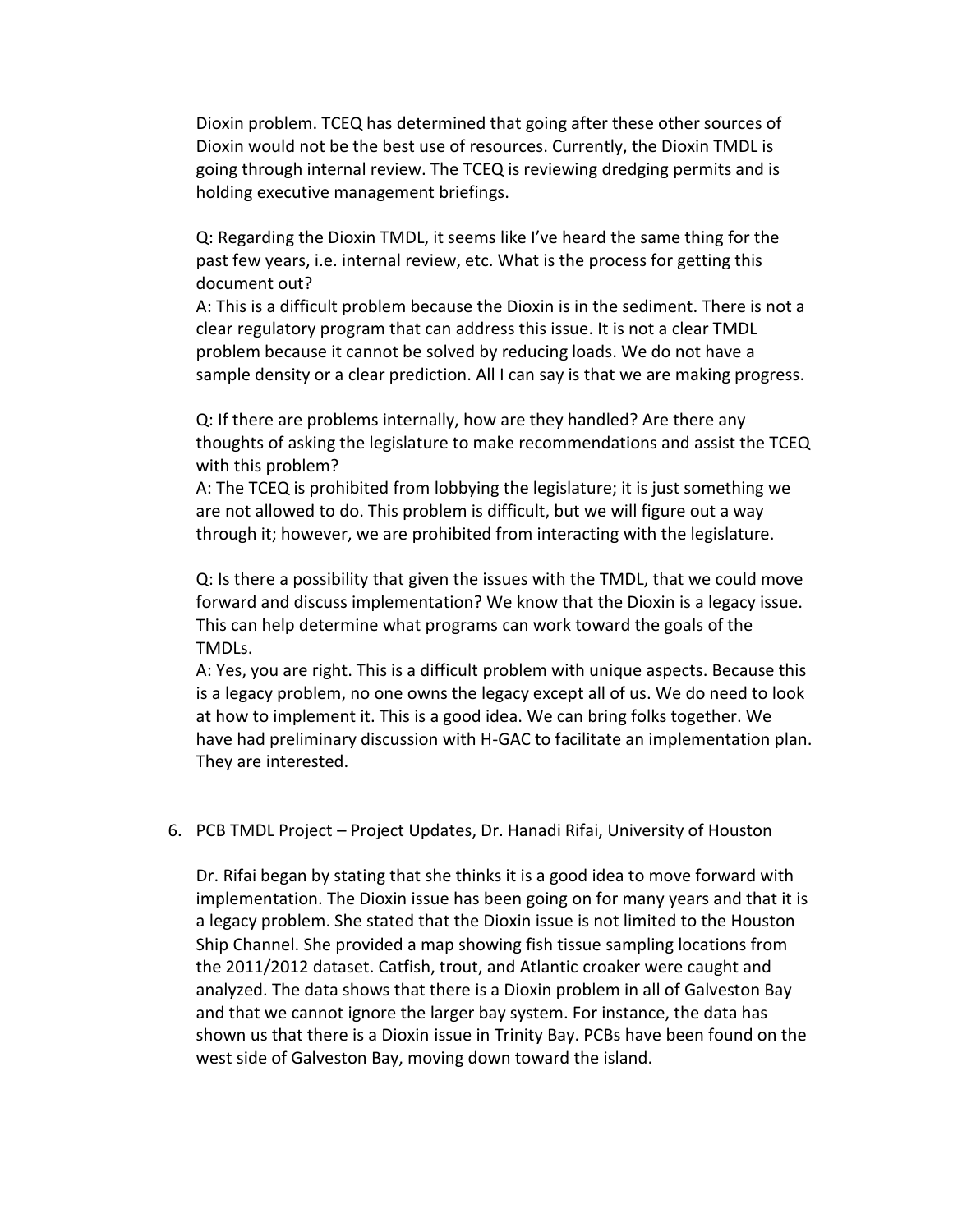Q: Are the numbers on your map, at the location sites, averages? Did you use a half-detection limit and then averaged the rest? A: Yes

Q: Instead of averages, could you provide a median amount at the next meeting? A median would be able to tell us if there was one high sample and many nondetects. It would be very useful for interpretation. A: I would be happy to share that information

Dr. Rifai stated that in regards to PCBs, there are three datasets: before Hurricane Ike, following Hurricane Ike, and beyond Hurricane Ike. The datasets have been used to calibrate and validate models. In the Houston Ship Channel, they sampled to investigate the suspended and dissolved components of PCBs. PCBs do not concentrate on particulates like Dioxin. They sampled within the tributaries of the HSC. Some tributaries had higher concentrations than what was recorded in the ship channel.

They are now trying to cover data caps and are investigating tributaries that were not covered previously. Because Dioxin bonds to particulates, they do see higher concentrations of Dioxin in the sediments; however, this is not indicative that Dioxin is the only problem and not PCBs. They do see PCBs in areas around industrial activities. Their models are showing that the Dioxin problem in Trinity Bay is not as bad as what was previously expected. There is a better understanding of circulation mechanisms within the system. The plan moving forward is to expand both the PCB and Dioxin models to include the entire bay system.

She stated that in the summer of 2012, she wanted to do a snapshot of PCBs in the Houston Ship Channel. They sampled around the whole HSC system. They found significant concentrations of PCBs in and around Patricks Bayou. Upstream in the ship channel they found relative concentrations; however, moving down the ship channel the concentrations were higher. As they moved farther away from development the concentrations were smaller. They found both a suspended and dissolved differentiation. As for Dioxin, they found increases in the industrial region, but also high concentrations elsewhere. The highest concentrations of PCBs were located in and around industrial activities and development.

Dr. Rifai stated that phase one of their project is complete and they are now moving on to the next phase. She would like group and agency guidance on where the study should be headed. Currently they do not have a complete dataset. They are set to work more on modeling runoff then air deposition.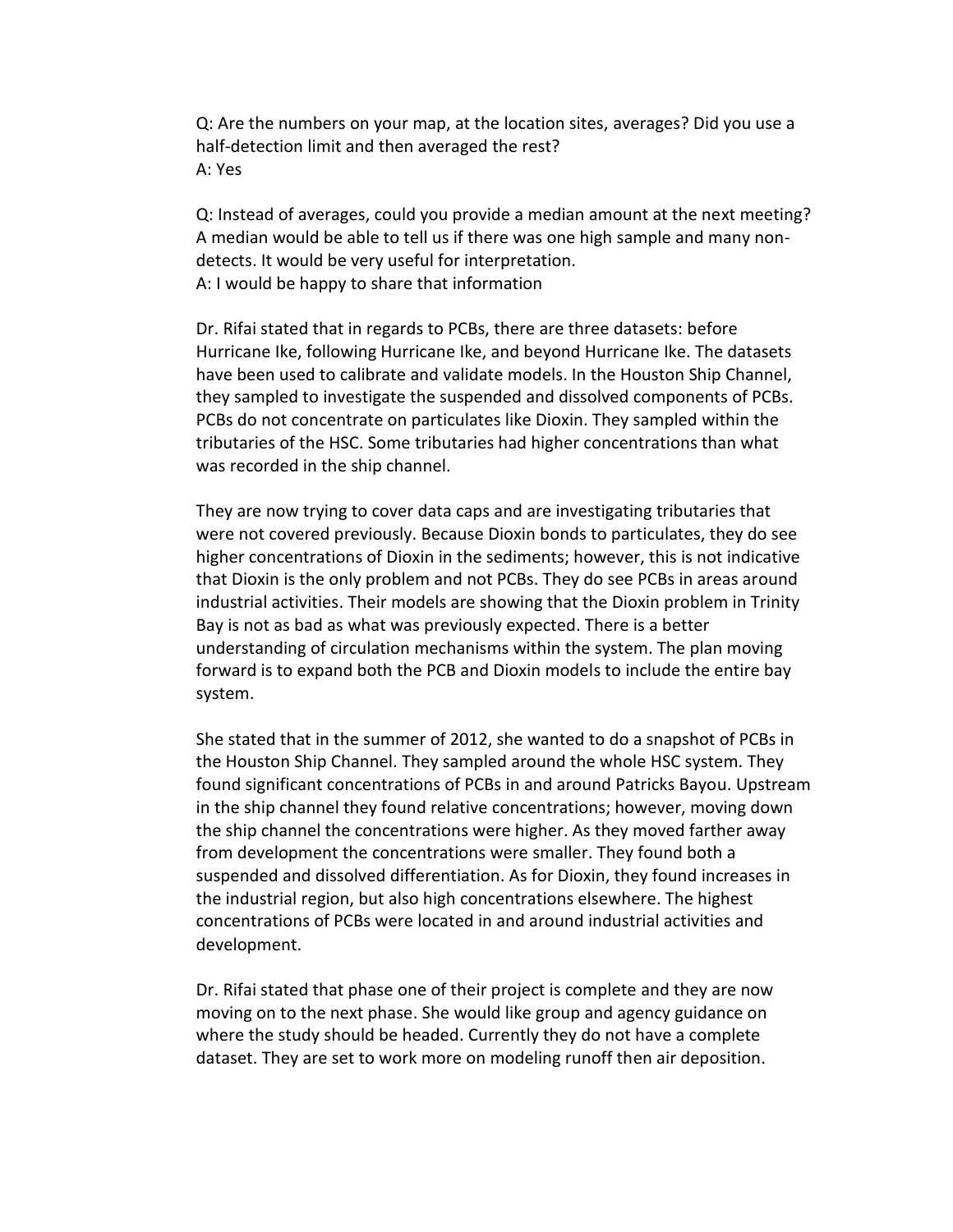Q: Looking at the map, are there "hot spots" or areas of high concentrations in Clear Lake and Armand Bayou? A: Yes

Q: Do you know the migratory patterns of the fish that you are sampling? A: Someone sent us some data; we haven't looked at that really. We know trout go everywhere; cat fish are more "sedentary." Cat fish and blue crabs are the animals with highest concentrations because they do not migrate. The highest samples were taken down near the San Jacinto Monument. Bottom feeders don't go that far.

Q: Have you incorporated the EPA superfund data into your datasets and/or models?

A: That is something we can look into.

7. EPA Oversight, including an update on the San Jacinto River Waste Pits, Gary Miller (EPA)

Gary Miller joined the meeting via telephone. He provided a PowerPoint presentation, which he said was originally used for a community meeting at the Highlands Community Center. The first slide contained a map of the location of the San Jacinto Waste Pits (SJWP) Superfund Site. Work for remediating the site is being done by the responsible parties, International Paper and McGinnis. He stated that the site is located on the west side of the San Jacinto River. Waste, mainly industrial paper pulp waste, was placed in these waste pits in the 1960s. The main contaminates are Dioxin and furans.

The next slide contained a map of nearby residential soil sampling locations. Ten samples were collected. At all sample locations the results were low. The highest sample was 12-13 ppt (parts per thousand) for Dioxin. The EPA soil standard is 50 ppt. Mr. Miller discussed river sediment sampling at the SJWP site. He provided a map of the river sediment sampling locations. For river sediment, cores of up to ten feet were taken of the sediment. In the waste pits the highest sample was 31,000 ppt. Outside of the waste pits the highest sample was 153. That sample was taken northwest of the site.

Soil samples were taken at the waste pits. Over 200 samples were taken from the site. The highest level in the soil surface was 303.24 ppt. This sample location was within the southern impoundment. He also stated that the EPA conducted a number of tissue samples, mainly of catfish and clams. The highest levels measured were between 5 and 6 ppt. The state department has a benchmark of requiring advisories when the range is above 2.3 ppt. All of the tissue sample results were higher than that benchmark.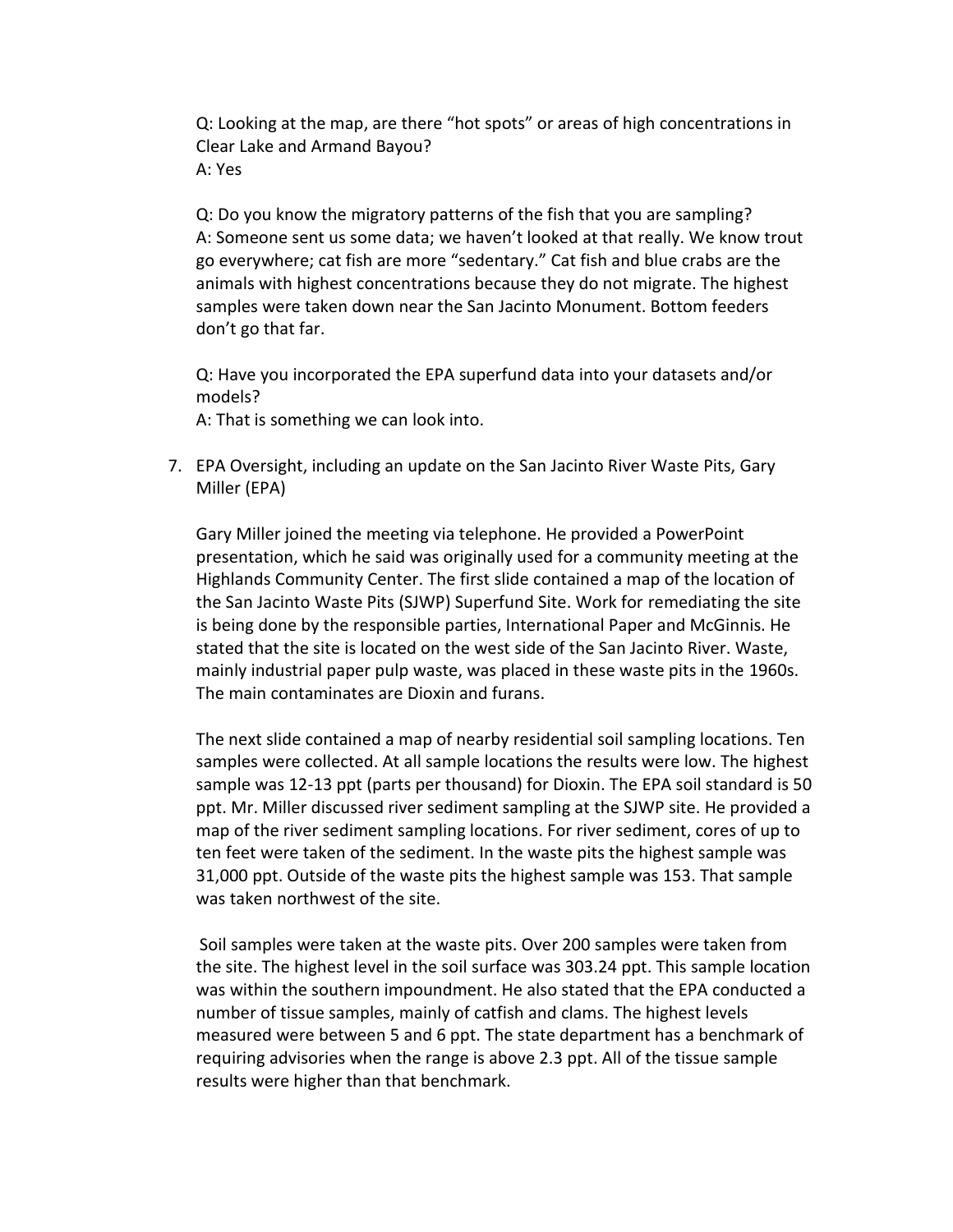Mr. Miller stated that the EPA has new information regarding the southern impoundments. He provided a map showing sampling locations of soil borings within the southern impoundment. Many of the locations had a TEQ (toxic equivalent) of higher than the 665 benchmark. He said that these results are a cause for concern. He stated that the EPA has also installed ground water monitoring wells. The results show a highest reading of 47.32 pg/g (pictogram per gram). The benchmark is 30 pg/g. Dioxin is in the groundwater; however, currently it is not known how deep the dioxin is located.

He also provided a map of the pore water sampling locations of the armor cap installation. The cap was installed to prevent material from entering the river. The pore water samplers were installed in the cap. They were left to absorb water for a month and half. Dioxin was measured at the top, middle, and bottom of the cap. Dioxin was not detected and furan was detected in three of the locations. The bottom line is that the cap is successful in isolating dioxin from the river. The cap is not meant to be permanent. A final determination for the site will be made after public comment.

Mr. Miller stated that next week he should receive the Remedial Investigation Report, and a final report should be approved by spring of next year. The Feasibility Report has been submitted for review and comment. This report discusses the pros and cons of different clean up evaluations. The public comment period will be in 2013. Mr. Miller also provided an update on the cap. Much of the cap is now underwater. They have quarterly inspections of the cap. Inspections have been conducted in February, May, and October. The cap appears to be in good shape. So far they have not recorded any evidence of trespassers on the cap. However, during one the inspections they did notice some erosion on the western side of the cap where the geo-textile fabric had been exposed. In order for the cap to work correctly, one foot of rock needs to be covering the fabric. A repair plan was submitted and the repair work was done on August  $6<sup>th</sup>$ . Heavier rock was placed at the erosion site.

Q: Regarding the feasibility study, what final remediation methods are being considered?

A: We are looking at a range of things, such as cap removal, treatment, digging up, low temperature absorption, disposal offsite, and/or beefing up the cap. All things are on the table and need to be assessed. These options will be discussed in the feasibility study.

Q: Are the administrative records available electronically? A: Yes.

Q: How deep were the wells on the southern impoundment? A: The wells are 15 feet deep.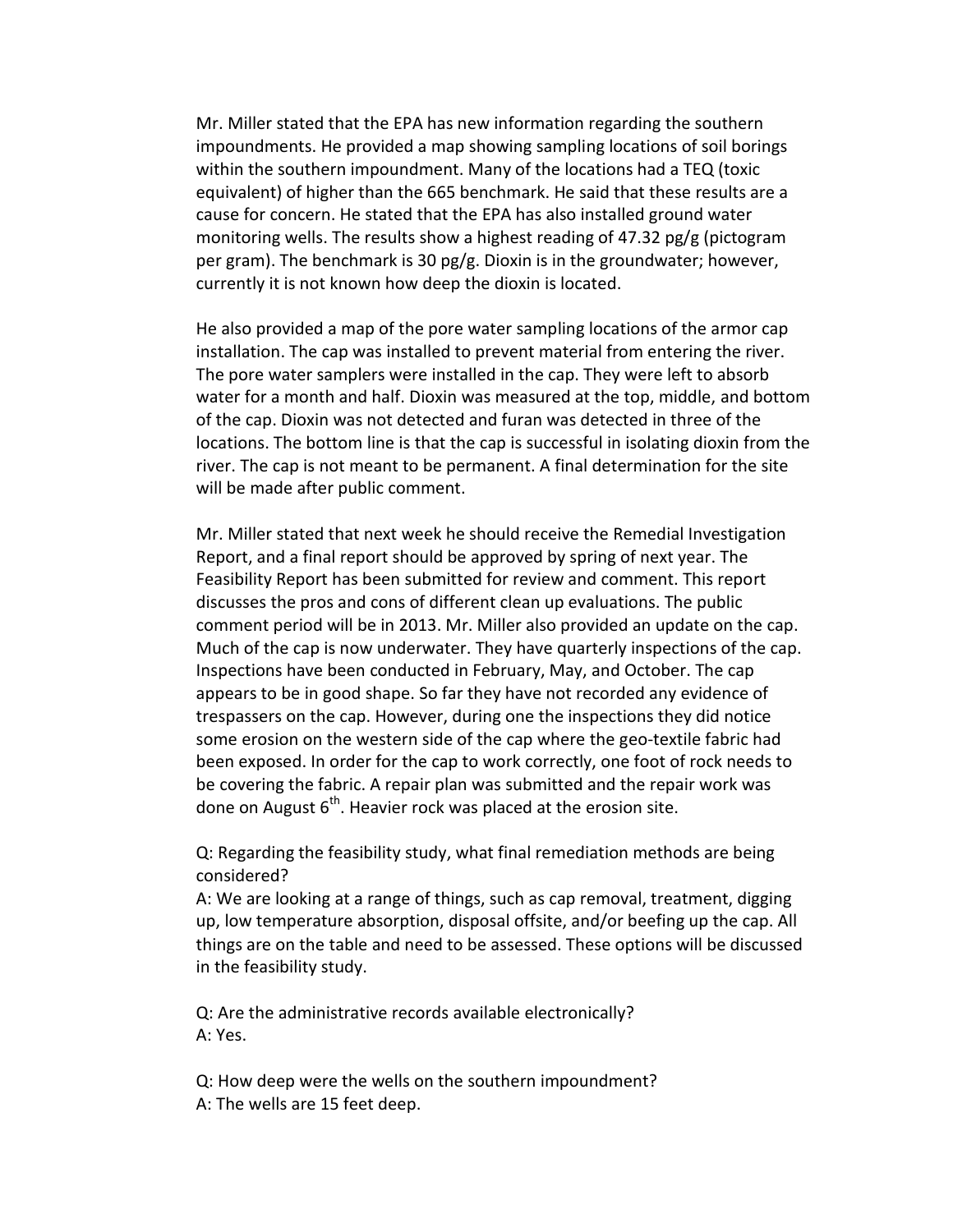Q: Do we know if the southern impoundment contamination is a result of the paper process also?

A: Yes, we have information. We have found other types of waste in the southern impoundments, such as solvents and hydrocarbons.

Q: How do the "potentially responsible parties" become "responsible parties?" A: After a consent order is issued and the parties have agreed to that work, then they become responsible parties.

Q: Do you have an update on the Patricks Bayou Superfund Site? A: I do not; however, I will pass on your inquiries to my colleagues. Perhaps we can have an update at the next meeting.

Q: In regards to the erosion on the west berm, was the geo-textile fabric breached or was it just a removal of aggregate? A: The geo-textile fabric was not breached. It looked that the rock and other materials covering the fabric were shifted.

8. Public Outreach and Technical Communication Project, San Jacinto River Waste Pits Superfund Site and Fish Advisories: Scott Jones, Galveston Bay Foundation; Jennifer Ronk, Houston Advanced Research Center

Mr. Jones began by stating that the Galveston Bay Foundation received a technical advisory grant (TAG) from the EPA. The purpose of the TAG is to hire a technical consultant to review health and environmental documents and to disseminate that information in ways that the public can digest and understand. Mr. Jones said that after receiving the grant GBF contracted with HARC (the Houston Advanced Research Council), which is a sustainability non-profit organization. He then introduced the consultant that they have been working with from HARC, Jennifer Ronk.

Ms. Ronk stated that she is passionate about Superfund work. She stated that the majority of her work consists of summarizing EPA documents and developing FAQs (frequently asked questions) documents that can be read quickly and understood by the public. She also attends community meetings with and without the EPA present, and is there to answer questions from the public. She acts as a resource for the community.

She has developed document summaries and FAQs that are located on the GBF SJWP. The website also contains links to important documents, such as the Preliminary Site Characterization Report, the Remedial Investigation, and Human and Ecological Risk Assessments.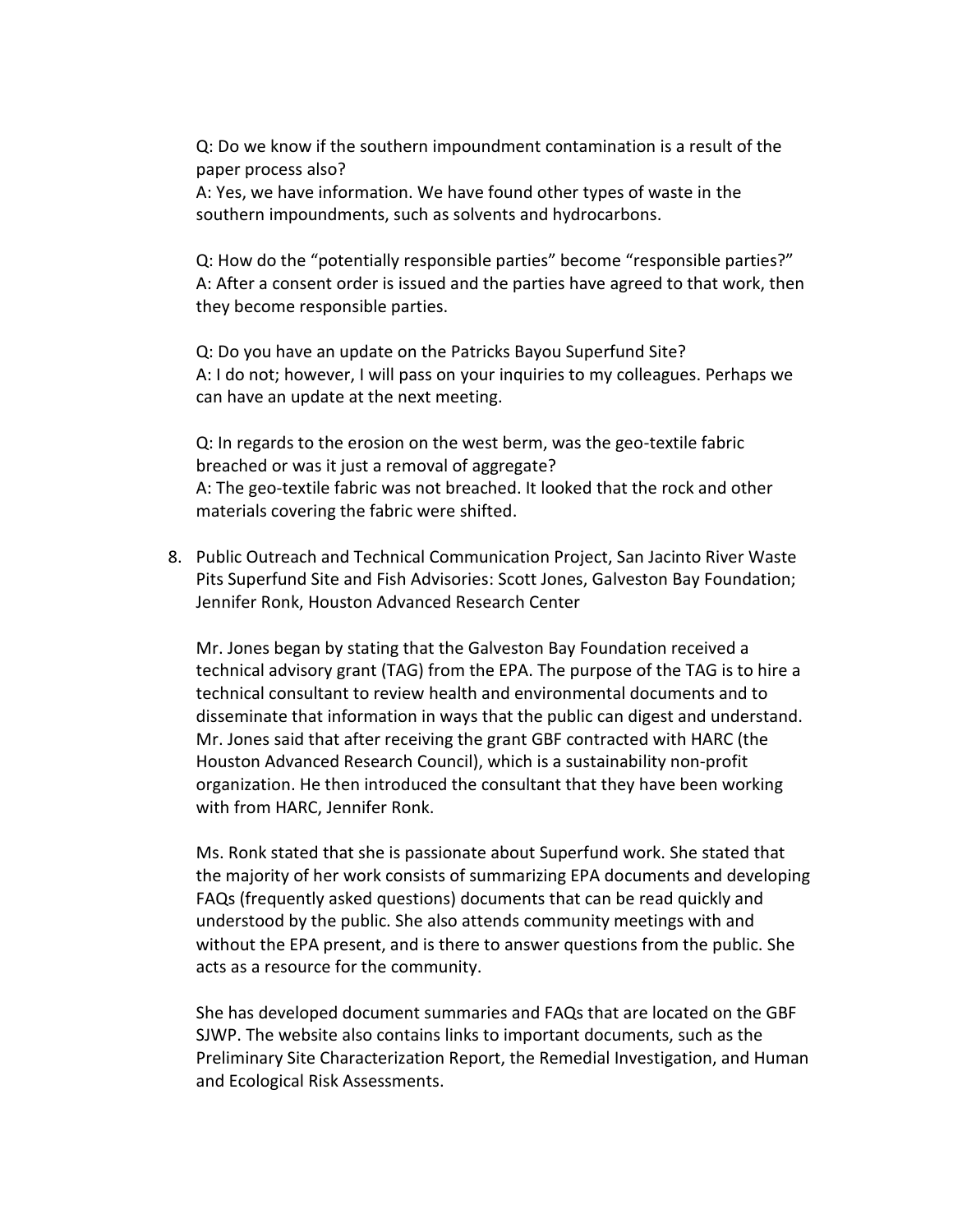Mr. Jones went on to showcase the GBF's website for the SJWP Superfund Site. He stated that the website contains a timeline of events for the site. The time line shows when the site was discovered, when it was placed on the NPL (National Priorities List), and when the Time Critical Removal Action (capping the site) occurred. They also have links to the original and complete EPA documents. They are currently working on getting all of the FAQ pages onto one condensed website.

Q: How involved is the community with this project?

A: Last meeting we did not have as many folks, somewhere around 40 to 50 people. Prior meetings have drawn larger crowds. The meeting attendees have many questions and are very engaged. Hopefully the TAG is working. The last meeting was not publicized as well as prior meetings; however, all of this can be improved upon and we are working on different methods of communicating with the public.

Q: How do you contact subsistent fishermen?

A: We have erected 120 Seafood Consumption signs in 60 locations around the site. Signs are in both English and Spanish. We have also sent fliers to school districts. However, subsistent fishing around the site is still a problem. People will fish underneath the signs. We need a large media campaign to get our message across.

Q: I have noticed that RV parks and resorts around the SJWPs advertise fishing. Is there any way of contacting these businesses and asking them to take more responsibility?

A: I have seen that too. I understand that they are trying to run a business, but there is a risk. They are still encouraging fishing in an area with a fish advisory. We need more funding for outreach.

Q: At the EPA meeting in Highlands, there was mention of pesticides in the water, as well as PCBs and Dioxin. Is that something we should be concerned with?

A: The focus of this group is for PCBs and Dioxin; however, pesticides have been found in fish tissue, not in the water. Pesticides are not too terribly soluble. The majority of pesticide compounds attach to particles.

Q: For the Dioxin TMDL, is there information regarding eco-toxicity and human health? Is there information available regarding models that were used to derive that TMDL?

A: Yes, the information is available in the technical documents.

9. Other Business